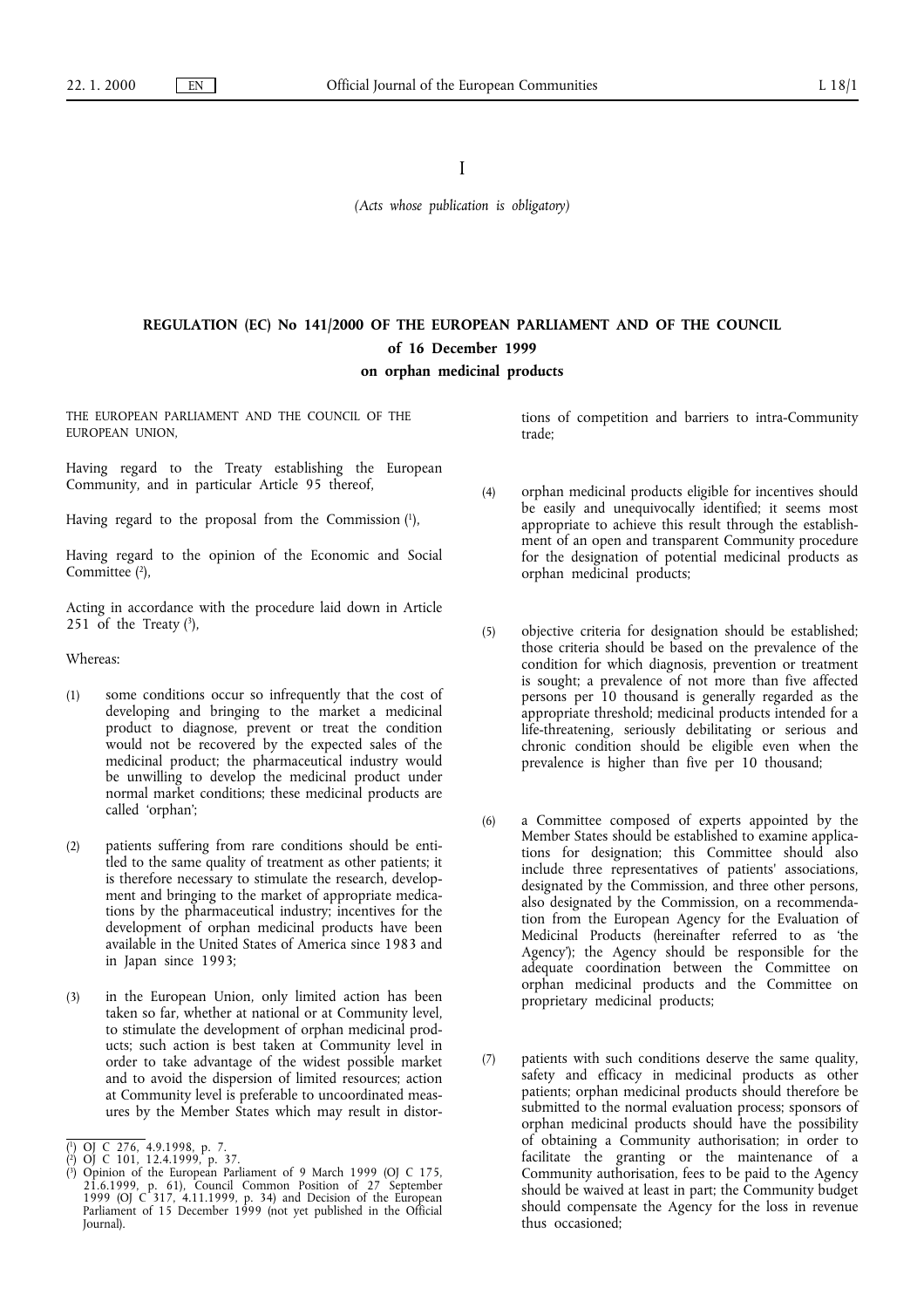- (8) experience in the United States of America and Japan shows that the strongest incentive for industry to invest in the development and marketing of orphan medicinal products is where there is a prospect of obtaining market exclusivity for a certain number of years during which part of the investment might be recovered; data protection under Article 4(8)(a)(iii) of Council Directive 65/65/EEC of 26 January 1965 on the approximation of provisions laid down by law, regulation or administrative action relating to medicinal products (1) is not a sufficient incentive for that purpose; Member States acting independently cannot introduce such a measure without a Community dimension as such a provision would be contradictory to Directive 65/65/EEC; if such measures were adopted in an uncoordinated manner by the Member States, this would create obstacles to intra-Community trade, leading to distortions of competition and running counter to the single market; market exclusivity should however be limited to the therapeutic indication for which orphan medicinal product designation has been obtained, without prejudice to existing intellectual property rights; in the interest of patients, the market exclusivity granted to an orphan medicinal product should not prevent the marketing of a similar medicinal product which could be of significant benefit to those affected by the condition;
- (9) sponsors of orphan medicinal products designated under this Regulation should be entitled to the full benefit of any incentives granted by the Community or by the Member States to support the research and development of medicinal products for the diagnosis, prevention or treatment of such conditions, including rare diseases;
- (10) the specific programme Biomed 2, of the fourth framework programme for research and technological development (1994 to 1998), supported research on the treatment of rare diseases, including methodologies for rapid schemes for the development of orphan medicinal products and inventories of available orphan medicinal products in Europe; those grants were intended to promote the establishment of cross national cooperation in order to implement basic and clinical research on rare diseases; research on rare diseases continues to be a priority for the Community, as it has been included in the fifth framework programme for research and technological development (1998 to 2002); this Regulation establishes a legal framework which will allow the swift and effective implementation of the outcome of this research;
- (11) rare diseases have been identified as a priority area for Community action within the framework for action in the field of public health; the Commission, in its communication concerning a programme of communication concerning a programme of Community action on rare diseases within the framework for action in the field of public health has decided to give rare diseases priority within the public health

framework; the European Parliament and the Council have adopted Decision No 1295/1999/EC of 29 April 1999 adopting a programme of Community action on rare diseases within the framework for action in the field of public health (1999 to 2003) (2), including actions to provide information, to deal with clusters of rare diseases in a population and to support relevant patient organisations; this Regulation implements one of the priorities laid down in this programme of action,

HAVE ADOPTED THIS REGULATION:

#### *Article 1*

#### **Purpose**

The purpose of this Regulation is to lay down a Community procedure for the designation of medicinal products as orphan medicinal products and to provide incentives for the research, development and placing on the market of designated orphan medicinal products.

#### *Article 2*

#### **Definitions**

For the purposes of this Regulation:

- (a) 'medicinal product' means a medicinal product for human use, as defined in Article 2 of Directive 65/65/EEC;
- (b) 'orphan medicinal product' means a medicinal product designated as such under the terms and conditions of this Regulation;
- (c) 'sponsor' means any legal or natural person, established in the Community, seeking to obtain or having obtained the designation of a medicinal product as an orphan medicinal product;
- (d) 'Agency' means the European Agency for the Evaluation of Medicinal Products.

#### *Article 3*

#### **Criteria for designation**

1. A medicinal product shall be designated as an orphan medicinal product if its sponsor can establish:

(a) that it is intended for the diagnosis, prevention or treatment of a life-threatening or chronically debilitating condition affecting not more than five in 10 thousand persons in the Community when the application is made, or

that it is intended for the diagnosis, prevention or treatment of a life-threatening, seriously debilitating or serious and chronic condition in the Community and that without incentives it is unlikely that the marketing of the medicinal product in the Community would generate sufficient return to justify the necessary investment;

<sup>(</sup> 1) OJ 22, 9.2.1965, p. 369. Directive as last amended by Directive 93/39/EEC (OJ L 214, 24.8.1993, p. 22). (2) OJ L 155, 22.6.1999, p. 1.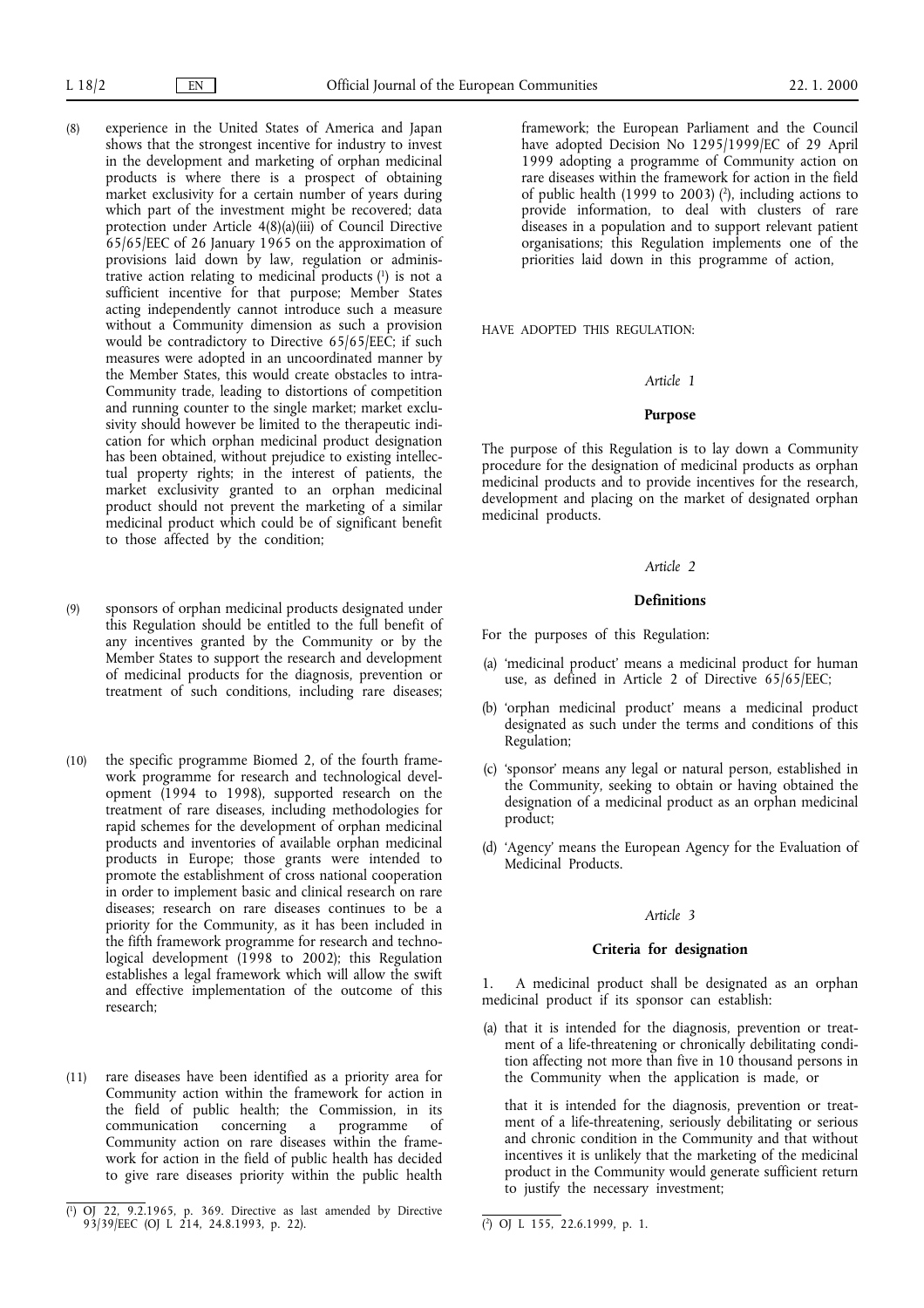and

(b) that there exists no satisfactory method of diagnosis, prevention or treatment of the condition in question that has been authorised in the Community or, if such method exists, that the medicinal product will be of significant benefit to those affected by that condition.

2. The Commission shall adopt the necessary provisions for implementing this Article in the form of an implementing Regulation in accordance with the procedure laid down in Article 72 of Council Regulation (EEC) No 2309/93 (1).

## *Article 4*

#### **Committee for Orphan Medicinal Products**

1. A Committee for Orphan Medicinal Products, hereinafter referred to as 'the Committee', is hereby set up within the Agency.

2. The task of the Committee shall be:

- (a) to examine any application for the designation of a medicinal product as an orphan medicinal product which is submitted to it in accordance with this Regulation;
- (b) to advise the Commission on the establishment and development of a policy on orphan medicinal products for the European Union;
- (c) to assist the Commission in liaising internationally on matters relating to orphan medicinal products, and in liaising with patient support groups;
- (d) to assist the Commission in drawing up detailed guidelines.

3. The Committee shall consist of one member nominated by each Member State, three members nominated by the Commission to represent patients' organisations and three members nominated by the Commission on the basis of a recommendation from the Agency. The members of the Committee shall be appointed for a term of three years, which shall be renewable. They may be accompanied by experts.

4. The Committee shall elect its Chairman for a term of three years, renewable once.

The representatives of the Commission and the Executive Director of the Agency or his representative may attend all meetings of the Committee.

6. The Agency shall provide the secretariat of the Committee.

7. Members of the Committee shall be required, even after their duties have ceased, not to disclose any information of the kind covered by the obligation of professional secrecy.

## *Article 5*

#### **Procedure for designation and removal from the register**

1. In order to obtain the designation of a medicinal product as an orphan medicinal product, the sponsor shall submit an application to the Agency at any stage of the development of the medicinal product before the application for marketing authorisation is made.

The application shall be accompanied by the following particulars and documents:

- (a) name or corporate name and permanent address of the sponsor;
- (b) active ingredients of the medicinal product;
- (c) proposed therapeutic indication;
- (d) justification that the criteria laid down in Article 3(1) are met and a description of the stage of development, including the indications expected.

3. The Commission shall, in consultation with the Member States, the Agency and interested parties, draw up detailed guidelines on the required format and content of applications for designation.

4. The Agency shall verify the validity of the application and prepare a summary report to the Committee. Where appropriate, it may request the sponsor to supplement the particulars and documents accompanying the application.

5. The Agency shall ensure that an opinion is given by the Committee within 90 days of the receipt of a valid application.

6. When preparing its opinion, the Committee shall use its best endeavours to reach a consensus. If such a consensus cannot be reached, the opinion shall be adopted by a majority of two-thirds of the members of the Committee. The opinion may be obtained by written procedure.

7. Where the opinion of the Committee is that the application does not satisfy the criteria set out in Article  $3(1)$ , the Agency shall forthwith inform the sponsor. Within 90 days of receipt of the opinion, the sponsor may submit detailed grounds for appeal, which the Agency shall refer to the Committee. The Committee shall consider whether its opinion should be revised at the following meeting.

8. The Agency shall forthwith forward the final opinion of the Committee to the Commission, which shall adopt a decision within 30 days of receipt of the opinion. Where, in exceptional circumstances, the draft decision is not in accordance with the opinion of the Committee, the decision shall be adopted in accordance with the procedure laid down in Article 73 of Regulation (EEC) No 2309/93. The decision shall be notified to the sponsor and communicated to the Agency and to the competent authorities of the Member States.

9. The designated medicinal product shall be entered in the Community Register of Orphan Medicinal Products.

10. Each year the sponsor shall submit to the Agency a report on the state of development of the designated medicinal product.

11. To have the designation of an orphan medicinal product transferred to another sponsor, the holder of the designation shall make specific application to the Agency. In consultation with the Member States, the Agency and interested parties, the Commission shall draw up detailed guidelines on the form in which applications for transfer shall be made and the content of such applications and all the particulars of the new sponsor. (i) OJ L 214, 24.8.1993, p. 1. Regulation as amended by Commission which applications for transfer shall be made and the content<br>Regulation (EC) No 649/98 (OJ L 88, 24.3.1998, p. 7). of such applications and all the partic

Regulation (EC) No 649/98 (OJ L 88, 24.3.1998, p. 7).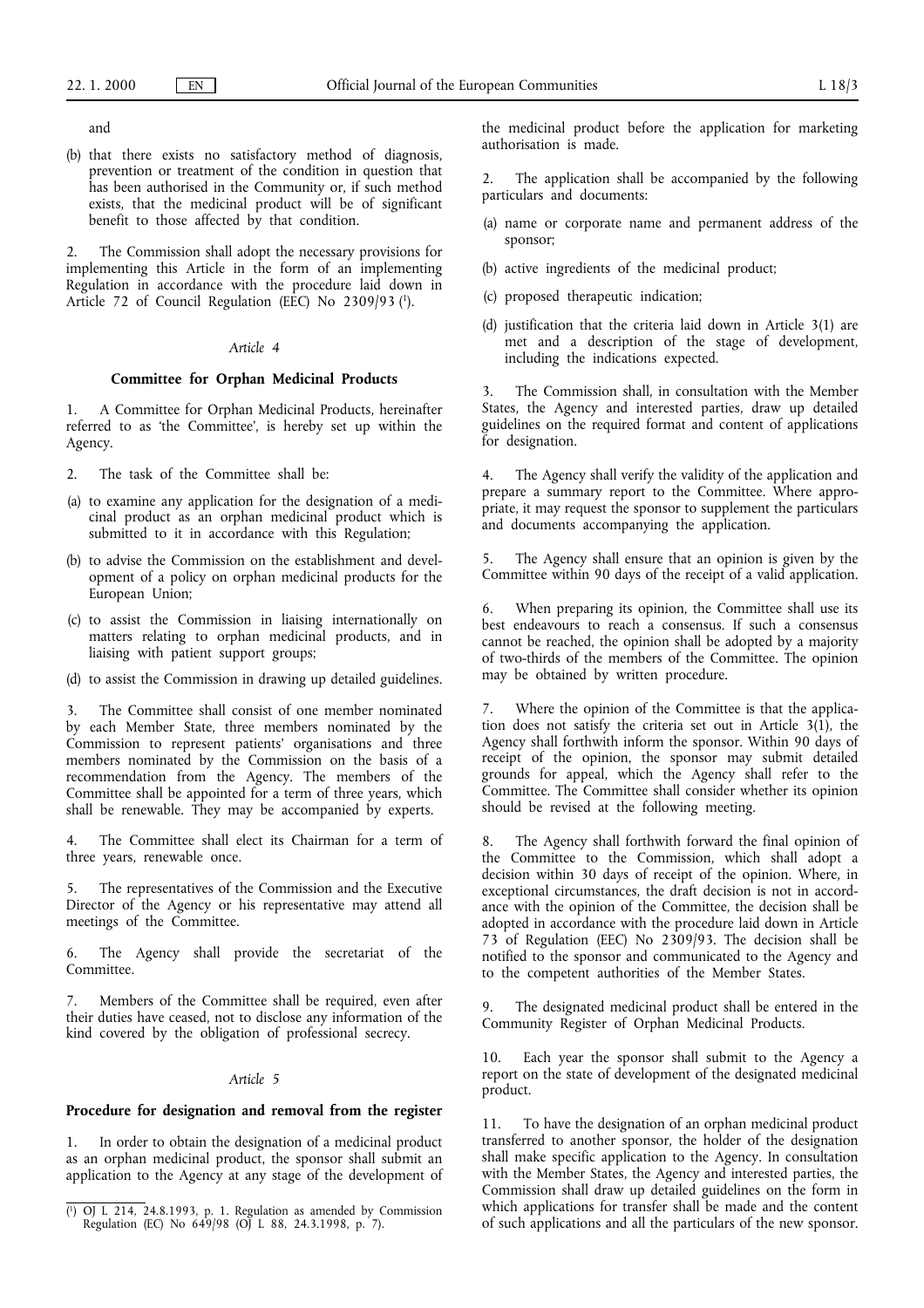12. A designated orphan medicinal product shall be removed from the Community Register of Orphan Medicinal Products:

- (a) at the request of the sponsor;
- (b) if it is established before the market authorisation is granted that the criteria laid down in Article 3 are no longer met in respect of the medicinal product concerned;
- (c) at the end of the period of market exclusivity as laid down in Article 8.

#### *Article 6*

#### **Protocol assistance**

1. The sponsor of an orphan medicinal product may, prior to the submission of an application for marketing authorisation. request advice from the Agency on the conduct of the various tests and trials necessary to demonstrate the quality, safety and efficacy of the medicinal product, in accordance with Article 51(j) of Regulation (EEC) No 2309/93.

2. The Agency shall draw up a procedure on the development of orphan medicinal products, covering regulatory assistance for the definition of the content of the application for authorisation within the meaning of Article 6 of Regulation (EEC) No 2309/93.

## *Article 7*

## **Community marketing authorisation**

1. The person responsible for placing on the market an orphan medicinal product may request that authorisation to place the medicinal product on the market be granted by the Community in accordance with the provisions of Regulation (EEC) No 2309/93 without having to justify that the medicinal product qualifies under Part B of the Annex to that Regulation.

2. A special contribution from the Community, distinct from that provided for in Article 57 of Regulation (EEC) No 2309/93, shall be allocated every year to the Agency. The contribution shall be used exclusively by the Agency to waive, in part or in total, all the fees payable under Community rules adopted pursuant to Regulation (EEC) No 2309/93. A detailed report of the use made of this special contribution shall be presented by the Executive Director of the Agency at the end of each year. Any surplus occurring in a given year shall be carried forward and deducted from the special contribution for the following year.

3. The marketing authorisation granted for an orphan medicinal product shall cover only those therapeutic indications which fulfil the criteria set out in Article 3. This is without prejudice to the possibility of applying for a separate marketing authorisation for other indications outside the scope of this Regulation.

#### *Article 8*

#### **Market exclusivity**

1. Where a marketing authorisation in respect of an orphan medicinal product is granted pursuant to Regulation (EEC) No 2309/93 or where all the Member States have granted marketing authorisations in accordance with the procedures for mutual recognition laid down in Articles 7 and 7a of Directive 65/65/EEC or Article 9(4) of Council Directive 75/319/EEC of 20 May 1975 on the approximation of provisions laid down by law, regulation or administrative action relating to medicinal products  $(1)$ , and without prejudice to intellectual property law or any other provision of Community law, the Community and the Member States shall not, for a period of 10 years, accept another application for a marketing authorisation, or grant a marketing authorisation or accept an application to extend an existing marketing authorisation, for the same therapeutic indication, in respect of a similar medicinal product.

2. This period may however be reduced to six years if, at the end of the fifth year, it is established, in respect of the medicinal product concerned, that the criteria laid down in Article 3 are no longer met, *inter alia*, where it is shown on the basis of available evidence that the product is sufficiently profitable not to justify maintenance of market exclusivity. To that end, a Member State shall inform the Agency that the criterion on the basis of which market exclusivity was granted may not be met and the Agency shall then initiate the procedure laid down in Article 5. The sponsor shall provide the Agency with the information necessary for that purpose.

3. By way of derogation from paragraph 1, and without prejudice to intellectual property law or any other provision of Community law, a marketing authorisation may be granted, for the same therapeutic indication, to a similar medicinal product if:

- (a) the holder of the marketing authorisation for the original orphan medicinal product has given his consent to the second applicant, or
- (b) the holder of the marketing authorisation for the original orphan medicinal product is unable to supply sufficient quantities of the medicinal product, or
- (c) the second applicant can establish in the application that the second medicinal product, although similar to the orphan medicinal product already authorised, is safer, more effective or otherwise clinically superior.

4. The Commission shall adopt definitions of 'similar medicinal product' and 'clinical superiority' in the form of an implementing Regulation in accordance with the procedure laid down in Article 72 of Regulation (EEC) No 2309/93.

5. The Commission shall draw up detailed guidelines for the application of this Article in consultation with the Member States, the Agency and interested parties.

<sup>(</sup> 1) OJ L 147, 9.6.1975, p. 13. Directive as last amended by Council Directive 93/39/EEC (OJ L 214, 24.8.1993, p. 22).